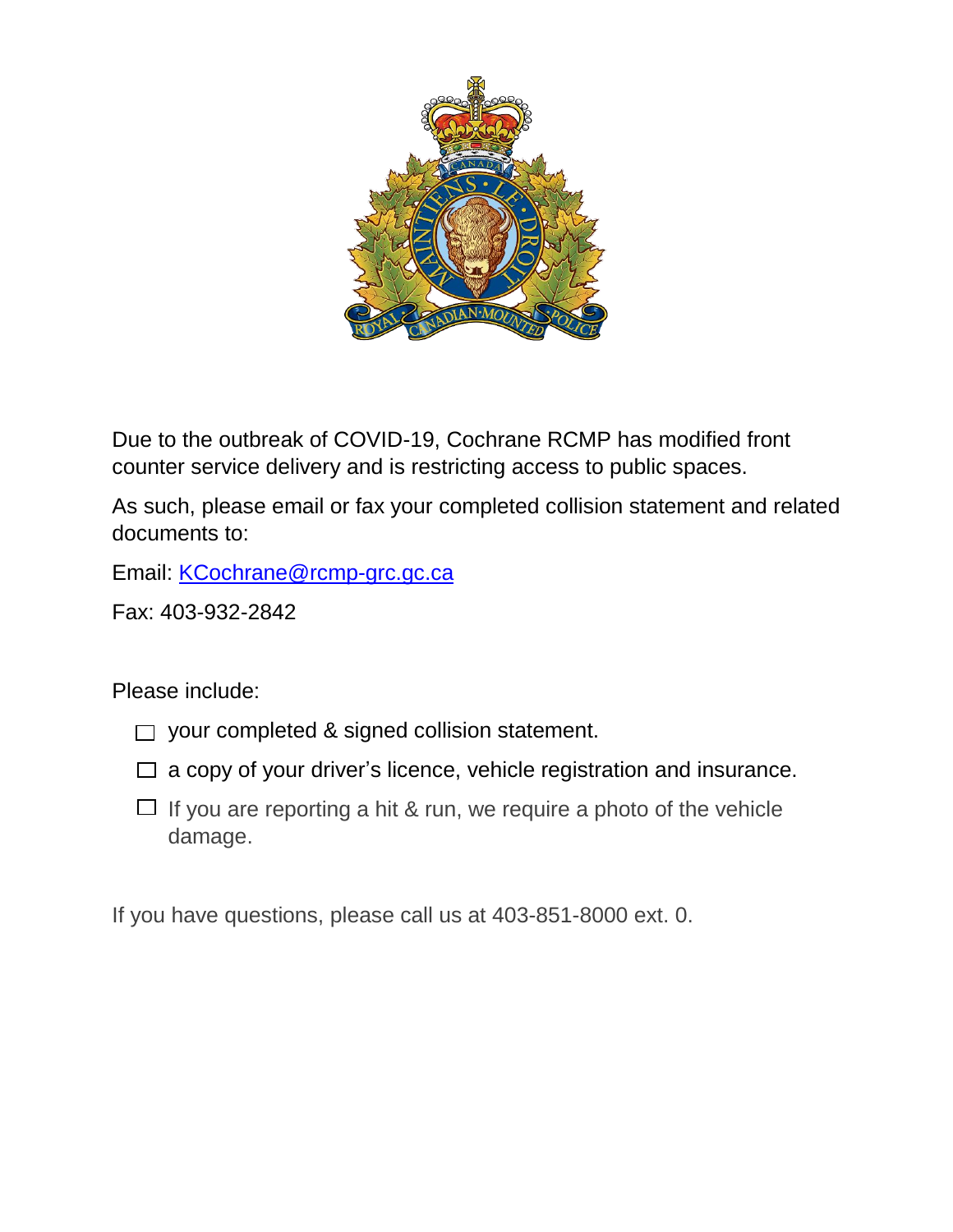

# **MOTOR VEHICLE COLLISION STATEMENT**

 Cochrane RCMP Detachment Phone: 403.851.8000 Fax: 403.932.2842 RCMP File Number: \_\_\_\_\_\_\_\_\_\_\_\_\_\_\_\_\_\_\_\_\_\_\_\_\_\_\_\_\_\_ PAT Collision Number: \_\_\_\_\_\_\_\_\_\_\_\_\_\_\_\_\_\_\_\_\_\_\_\_\_\_\_\_ Damage Sticker Number: \_\_\_\_\_\_\_\_\_\_\_\_\_\_\_\_\_\_\_\_\_\_\_\_

| Date Reported:     | Time Reported:     | -                        |
|--------------------|--------------------|--------------------------|
| Date of Collision: | Time of Collision: | $\overline{\phantom{0}}$ |

## **THIS IS THE STATEMENT OF THE Please Select**

#### **PRIMARY EVENT**

|                                                                                                                                            | $Time$ Reported: _____________      |                                                                          |
|--------------------------------------------------------------------------------------------------------------------------------------------|-------------------------------------|--------------------------------------------------------------------------|
|                                                                                                                                            |                                     |                                                                          |
| THIS IS THE STATEMENT OF THE Please Select                                                                                                 |                                     |                                                                          |
|                                                                                                                                            |                                     |                                                                          |
|                                                                                                                                            |                                     |                                                                          |
|                                                                                                                                            |                                     |                                                                          |
| <b>PRIMARY EVENT</b><br>Using the numbered descriptors below, <b>CIRCLE</b> the descriptor that depicts the primary event of the collision |                                     |                                                                          |
| $\Box$ STRUCK OBJECT $\Box$ OFF ROAD LEFT $\Box$ RIGHT ANGLE $\Box$ PASSING                                                                | $\rightarrow$ LEFT TURN             | SIDE SWIPE<br>LEFT TURN<br>OPPOSITE DIR.<br><b>ACROSS PATH</b><br>كسنندي |
| EREAR END OFF ROAD RIGHT HEAD ON                                                                                                           | PASSING<br>$-$ RIGHT TURN<br>—— → * | BACKING<br>SIDE SWIPE<br>SAME DIR.                                       |
| <b>DESCRIPTION OF COLLISION</b>                                                                                                            |                                     | Did police attend the scene? $\blacksquare$                              |

**DESCRIPTION OF COLLISION** Did police attend the scene?

### **DIAGRAM OF COLLISION (Optional)**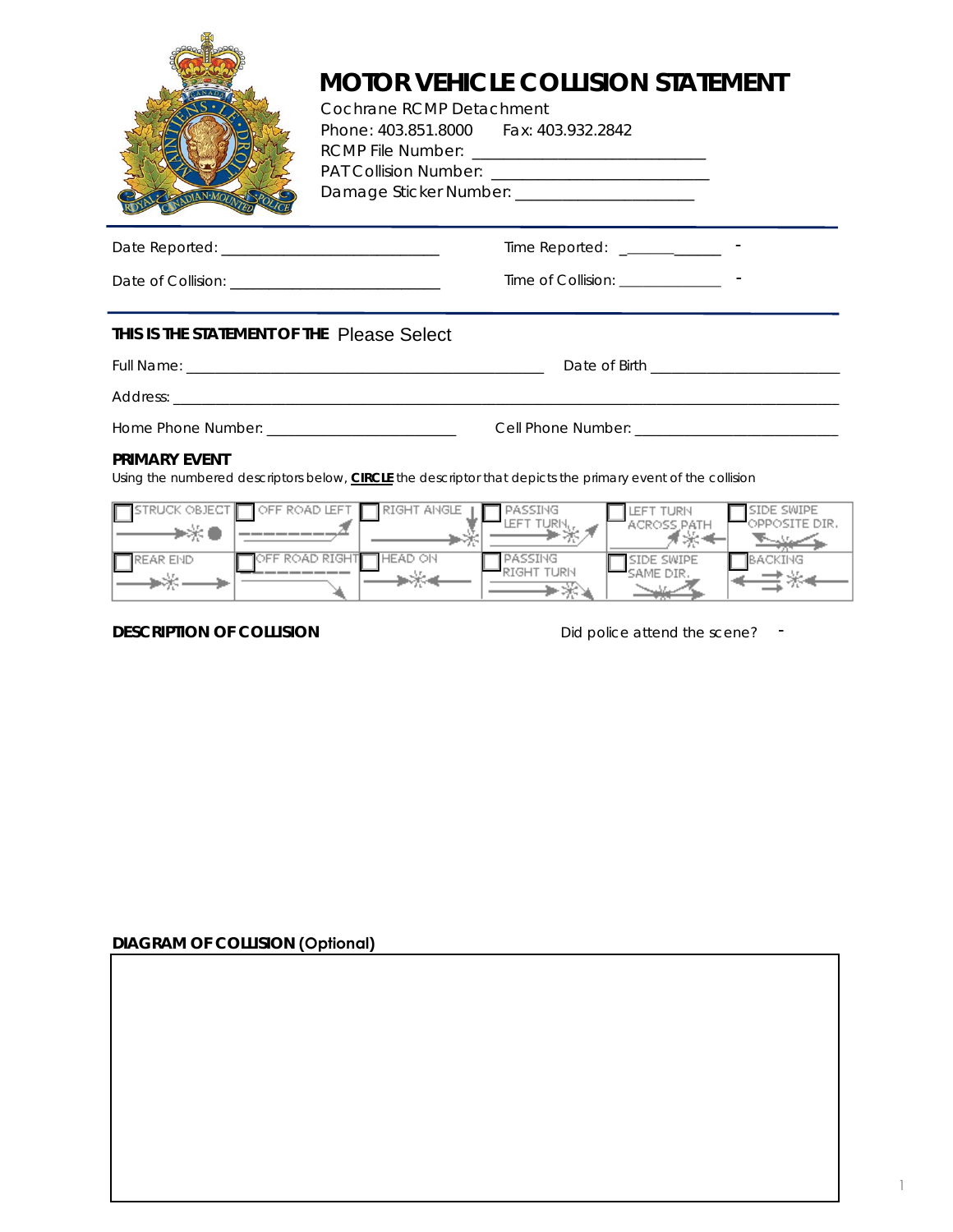# **LOCATION OF COLLISION**

|                                                                          |                                                                                                     | (City/Town/Village Hamlet/First Nation Reserve)                                                     |
|--------------------------------------------------------------------------|-----------------------------------------------------------------------------------------------------|-----------------------------------------------------------------------------------------------------|
|                                                                          |                                                                                                     |                                                                                                     |
| (Latitude)                                                               |                                                                                                     | (Longitude)                                                                                         |
|                                                                          |                                                                                                     |                                                                                                     |
| (Street Number)                                                          |                                                                                                     | (Street/Highway)                                                                                    |
|                                                                          |                                                                                                     |                                                                                                     |
|                                                                          |                                                                                                     | (Street/Highway)                                                                                    |
| If Not at Intersection: _________________<br>(Distance) (Unit/Direction) |                                                                                                     | (Street)                                                                                            |
| Special Reference                                                        |                                                                                                     |                                                                                                     |
| If location can be described more precisely, write a description below   |                                                                                                     |                                                                                                     |
|                                                                          |                                                                                                     |                                                                                                     |
|                                                                          |                                                                                                     |                                                                                                     |
| <b>DRIVER INFORMATION</b>                                                |                                                                                                     |                                                                                                     |
|                                                                          |                                                                                                     |                                                                                                     |
|                                                                          |                                                                                                     |                                                                                                     |
|                                                                          |                                                                                                     |                                                                                                     |
|                                                                          |                                                                                                     |                                                                                                     |
|                                                                          |                                                                                                     | Home Phone Number: __________________________________Cell Phone Number: ___________________________ |
| <b>VEHICLE INFORMATION</b>                                               |                                                                                                     |                                                                                                     |
|                                                                          |                                                                                                     |                                                                                                     |
|                                                                          |                                                                                                     |                                                                                                     |
|                                                                          |                                                                                                     |                                                                                                     |
| <b>VEHICLE OWNER INFORMATION</b>                                         |                                                                                                     |                                                                                                     |
| Person Owned:                                                            |                                                                                                     | Same as above Person -                                                                              |
|                                                                          |                                                                                                     |                                                                                                     |
|                                                                          |                                                                                                     |                                                                                                     |
|                                                                          |                                                                                                     |                                                                                                     |
|                                                                          | Home Phone Number: _______________________________Cell Phone Number: ______________________________ |                                                                                                     |
| <b>Business Owned:</b>                                                   |                                                                                                     |                                                                                                     |
|                                                                          |                                                                                                     |                                                                                                     |
|                                                                          |                                                                                                     |                                                                                                     |
|                                                                          |                                                                                                     |                                                                                                     |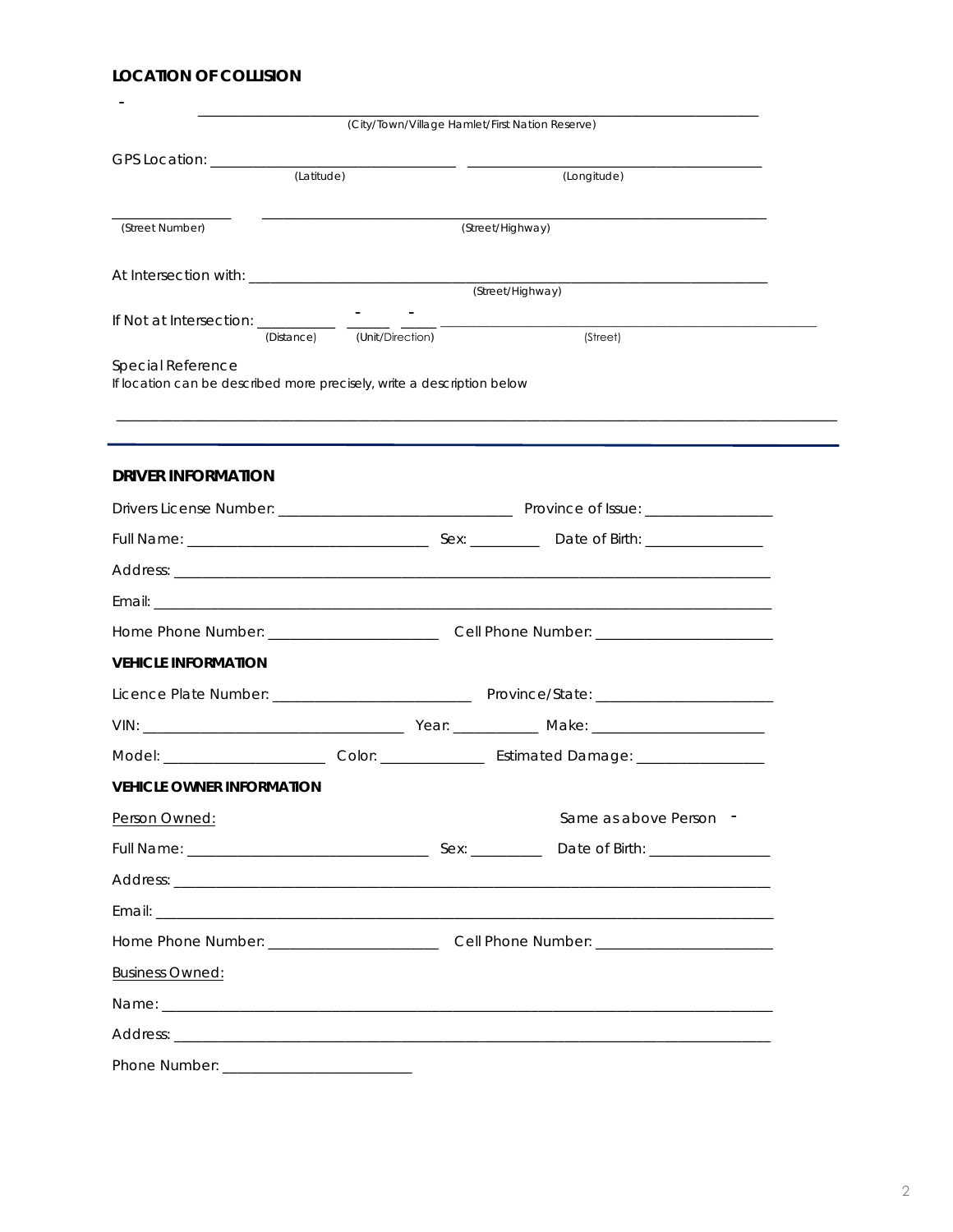#### **VEHICLE INSURANCE INFORMATION Insured T**

Company: \_\_\_\_\_\_\_\_\_\_\_\_\_\_\_\_\_\_\_\_\_\_\_\_\_\_\_\_\_\_\_\_\_\_\_\_\_\_\_\_\_\_\_\_\_\_\_\_\_\_\_\_\_\_\_\_\_\_\_\_\_\_\_\_\_\_\_\_\_\_\_\_\_\_\_\_\_\_\_\_\_\_

Policy Number: \_\_\_\_\_\_\_\_\_\_\_\_\_\_\_\_\_\_\_\_\_\_\_\_\_\_\_\_\_\_\_\_\_\_\_\_ Expiry Date: \_\_\_\_\_\_\_\_\_\_\_\_\_\_\_\_\_\_\_\_\_\_\_\_\_\_\_\_

#### **OTHER RELEVANT INFORMATION**

Were you wearing a seatbelt?  $\overline{\phantom{a}}$ 

Were you injured? -

Were you admitted into the hospital?  $\Box$ 

Were you distracted?  $\cdot$ 

Was an animal involved?  $\blacksquare$ 

Travelling Lane: \_\_\_\_\_\_\_\_\_\_\_\_\_\_\_

Direction of Travel:

Unsafe Speed? -

Vehicle appears repairable? -- - - - - - - - - - - - -

| <b>CIRCLE INITIAL POINT OF</b> | <b>CONTRIBUTING ROAD</b><br><b>TRAFFIC CONTROL DEVICE</b> |                             |  |
|--------------------------------|-----------------------------------------------------------|-----------------------------|--|
| <b>IMPACT</b>                  | None present                                              | <b>CONDITIONS</b>           |  |
|                                | Traffic signal lights                                     | No unusual condition        |  |
|                                | Stop sign                                                 | Under construction          |  |
|                                | Yield sign                                                | Holes/ruts/bumps            |  |
|                                | Merge sign                                                | Slippery when wet           |  |
|                                | Pedestrian crosswalk                                      | Oily pavement               |  |
|                                | School bus                                                | Soft sharp shoulder         |  |
|                                | Lane control signal                                       | Other:                      |  |
|                                | RR crossing                                               | Unknown                     |  |
|                                | Other:                                                    |                             |  |
|                                | Unknown                                                   | <b>LOAD DETAILS (A)</b>     |  |
|                                |                                                           | Loaded                      |  |
|                                |                                                           | Unloaded                    |  |
|                                | <b>TRAFFIC DEVICE</b>                                     | Not applicable              |  |
|                                | <b>CONDITION</b>                                          | Unknown                     |  |
|                                | Functioning<br>Non-functioning                            |                             |  |
|                                | Obscured                                                  | <b>LOAD DETAILS (B)</b>     |  |
|                                | Missing                                                   | Load not spilled            |  |
|                                | Other:                                                    | Load spilled                |  |
|                                |                                                           | Not applicable              |  |
| <b>LIGHT CONDITIONS (A)</b>    |                                                           | Unknown                     |  |
| Daylight                       | <b>DRIVER/PEDESTRIAN</b>                                  |                             |  |
| Sun Glare                      | <b>CONDITION</b>                                          | <b>VEHICLE CONDITION</b>    |  |
| Darkness                       | Normal                                                    | <b>CONTRIBUTING FACTORS</b> |  |
| Unknown                        | Had been drinking                                         | No apparent defect          |  |
|                                | Impaired by alcohol                                       | Defective brakes            |  |
|                                | Impaired by drugs                                         | <b>Tires failed</b>         |  |
| <b>LIGHT CONDITIONS (B)</b>    | Fatigued/asleep                                           | Improper load/shift         |  |
| No artificial light            | Medical condition                                         | Lighting defect             |  |
| Artificial light               | Other:                                                    | Other:                      |  |
| Unknown                        | Unknown                                                   | Unknown                     |  |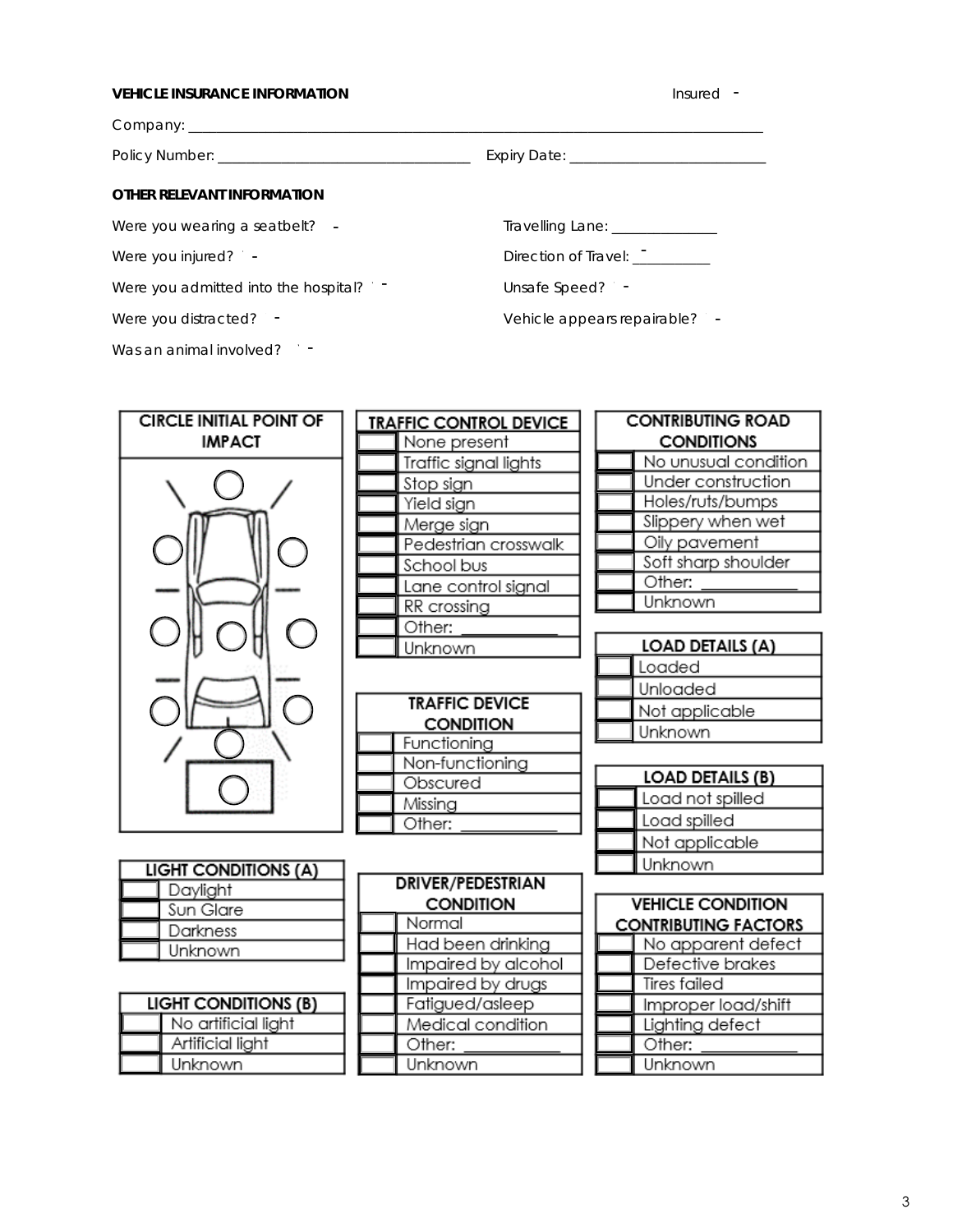### PASSENGER INFORMATION

| Were they injured? -   |                                         |
|------------------------|-----------------------------------------|
|                        | Were they admitted into the hospital? - |
|                        |                                         |
|                        |                                         |
| Were they injured? -   |                                         |
|                        | Were they admitted into the hospital? - |
|                        |                                         |
|                        |                                         |
| Were they injured? $-$ |                                         |
|                        | Were they admitted into the hospital? - |
|                        |                                         |



# **OTHER DRIVER INFORMATION**

| <b>VEHICLE INFORMATION</b>           |  |  |  |
|--------------------------------------|--|--|--|
|                                      |  |  |  |
|                                      |  |  |  |
|                                      |  |  |  |
| <b>VEHICLE INSURANCE INFORMATION</b> |  |  |  |
|                                      |  |  |  |
|                                      |  |  |  |